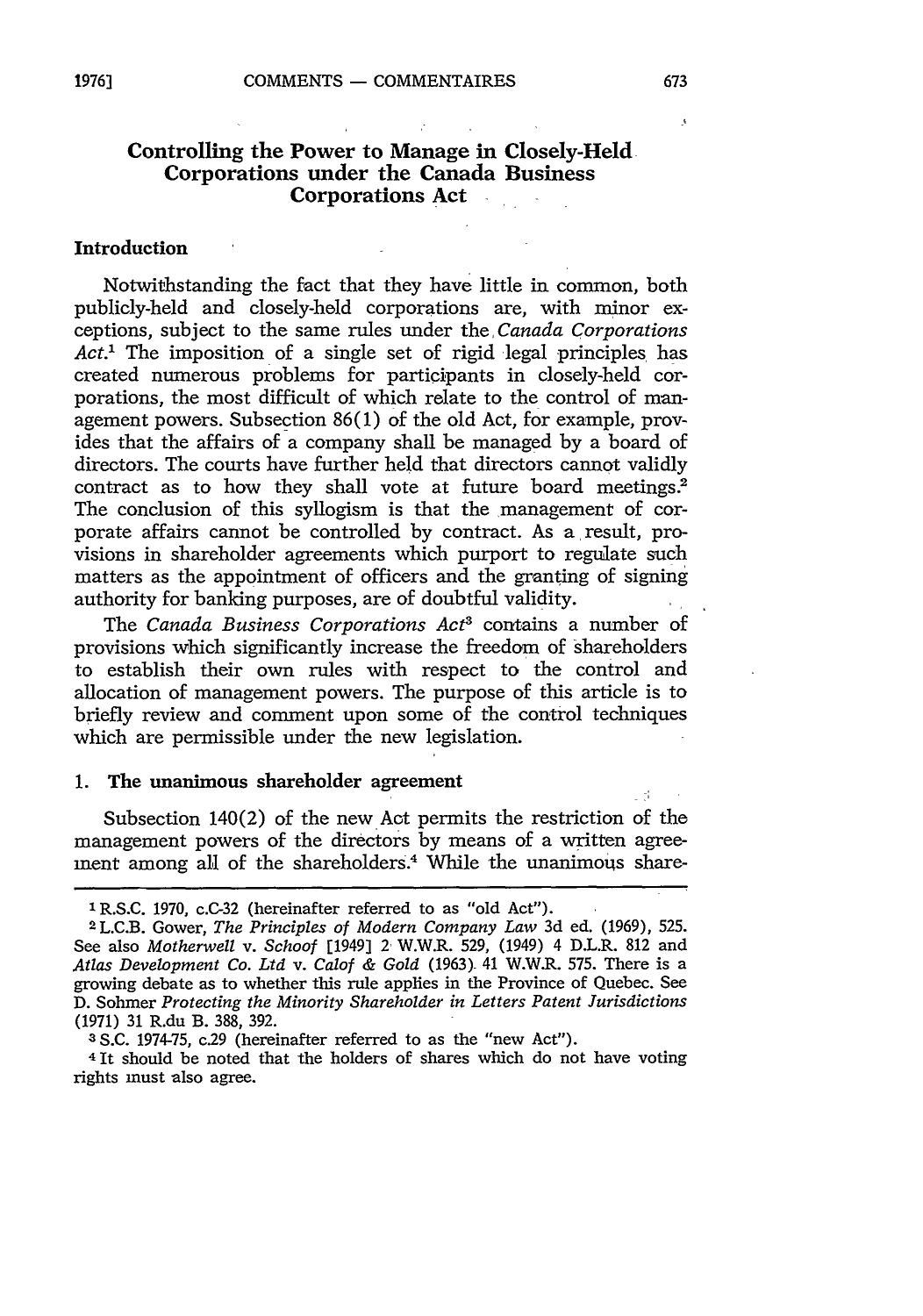holder agreement is a welcome innovation, there are certain aspects of the new Act relating to such agreements which unnecessarily diminish their utility.

It has been argued that the board of directors is superfluous for the olosely-held corporation and ought to be dispensed with entirely where the participants desire to do so.<sup>5</sup> The new Act does not go this far. Subsection 140(2) only validates restricting the powers of the directors as opposed to the transfer of those powers. Thus, while a unanimous shareholder agreement may provide that directors cannot exercise management powers without the prior consent of the shareholders, it cannot provide that the shareholders may act to the exclusion of the directors. Several sections in the new Act reinforce this conclusion. Subsection **97(1)** provides that management powers are vested in the directors "subject to any unanimous shareholder agreement" while other provisions vest certain powers in the directors "unless a unanimous shareholder agreement otherwise provide[s]".<sup>6</sup> The rules of statutory construction dictate that a different meaning be ascribed to these phrases. Furthermore, the new Act contains a number of provisions which grant certain powers specifically to the directors without expressly permitting any transfer or restriction of those powers **by** means of a unanimous shareholder agreement. Examples of these powers are the power to

**<sup>5</sup>**R. Kessler, *The Statutory Requirement of a Board of Directors: A Corporate Anachronism* **(1960) 27** U.Chi.L.Rev. **697.**

**6 S.98(1)** of the new Act for example provides that the directors may make by-laws "unless the articles, by-laws or a unanimous shareholder agreement otherwise provide". **A** number of provisions in the new Act are based upon provisions of the New York *Business Corporation Law* of **1963** and upon provisions of the *Model Business Corporations Act.* It is interesting to note that both clearly permit a transfer of management powers to the shareholders. **S.620(b)** of the New York statute validates a provision in the certificate of incorporation which "is otherwise prohibited **by** law because it improperly restricts the board in its management of the business of the corporation, or improperly transfers to one or more shareholders or to one or more persons or corporations **...** all or any part of such management otherwise within the authority of the board **.. .". S.35** of the *Model Business Corporations Act* provides that "the business and affairs of a corporation shall be managed **by** a board of directors except as may be otherwise provided in the articles of incorporation". There is some indication that the relevant provisions in the new Act do not accurately represent the intentions of the draftsmen. Robert Dickerson, one of the architects of the new Act has stated that the provisions relating to unanimous shareholder agreements permit the shareholders "even to assume directly the functions and the responsibilities of the directors". R.W.V. Dickerson, *The Canada Business Corporation Act* **(1975) C.A.** Magazine 45, 51.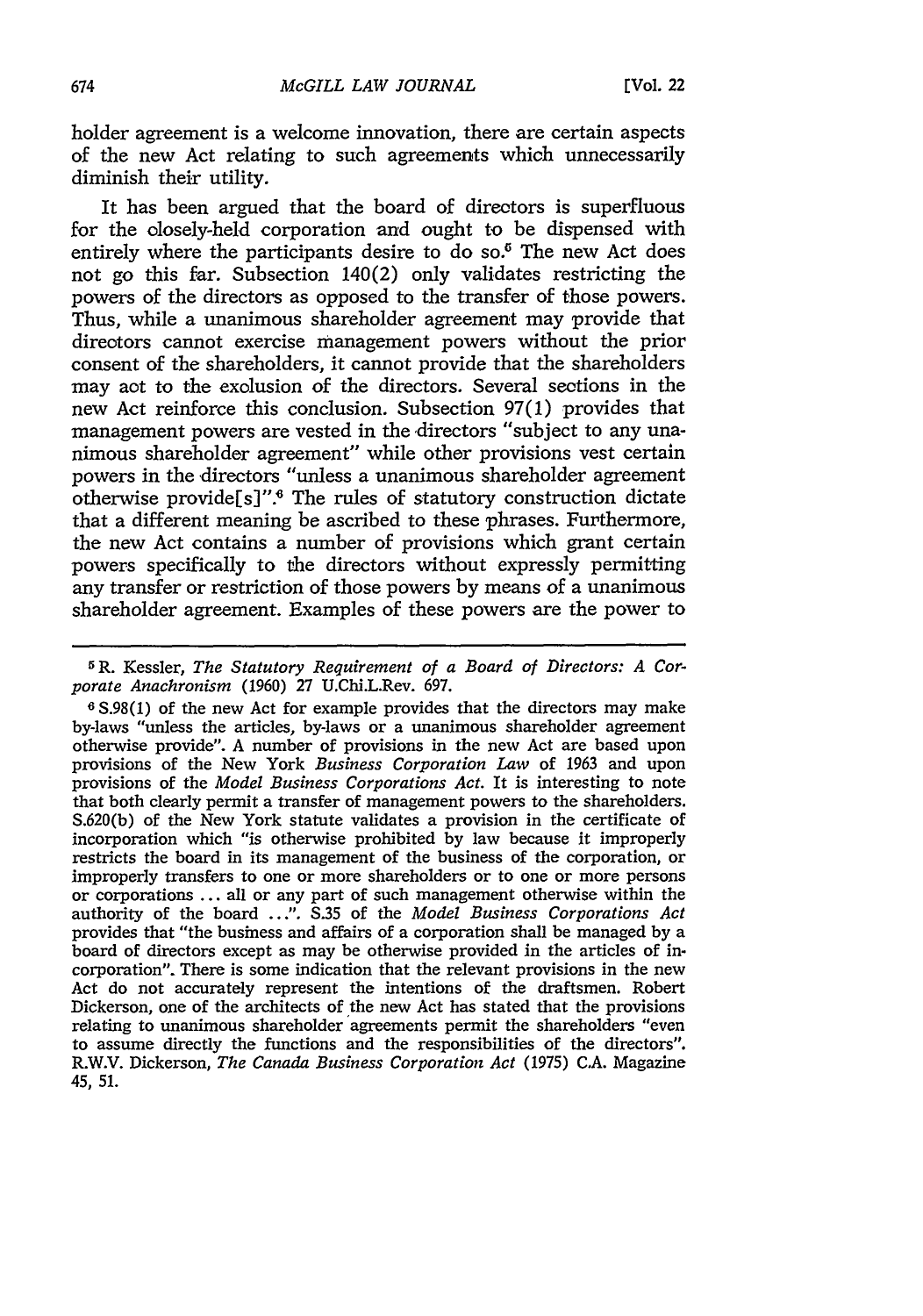change the address of the registered office,7 and the power to determine to whom and for what consideration shares may be issued.8 The shareholder must therefore continue to wear both a director's and a shareholder's hat, and the hat-changing ritual will have to await future amendments before it is finally relegated to history.

A related problem also results from the fact that subsection 140(2) permits the management powers of the directors only to be "restrict[ed]". The right to restrict clearly includes the right to veto. But it is not clear that the right to restrict includes the right to initiate corporate action. Thus a provision in a unanimous shareholder agreement stipulating that certain individuals shall have signing authority for banking purposes may be invalid, since this involves a positive act by the directors. The same purpose could perhaps be achieved by phrasing the provision in the negative so as to prohibit the directors from granting signing authority to anyone other than those individuals.<sup>9</sup> However, this is precisely the type of artificial procedure which the draftsmen intended to render unnecessary.10

The utility of a unanimous shareholder agreement is further diminished by the provisions of subsection 140(4) which impose upon a shareholder who is a party to such an agreement, the duties of the directors to the extent that the agreement restricts the discretion or powers of the directors to manage the business and

**<sup>10</sup>**S.101 of *The Ontario Business Corporations Act, 1970,* **S.O.** 1970, c.25, permits the holder of shares to which are attached at least 10% of the votes attaching to the issued and outstanding shares of a company, to requisition the directors to call a meeting of the directors for the purpose of passing any by-law or resolution, and if such by-law or resolution is not passed within 21 days of the deposit of the requisition, the shareholder may convene a shareholders' meeting for the purpose of passing it. A shareholder can thus ensure the passage of any by-law or resolution by means of a covenant in a shareholder agreement to vote in favour of specified by-laws or resolutions in the event that they are placed before them pursuant to the provisions of s.101. While the procedure is unnecessarily cumbersome, it still provides shareholders with an effective means of initiating corporate action. The reason why the new Act does not contain a similar provision may be that the draftsmen thought that the provisions relating to unanimous shareholder agreements are sufficient to vest this power in the shareholder. See *supra,* note **6.**

*<sup>7</sup>Supra,* note 3, s.19(3).

*<sup>8</sup> Ibid.,* s.28(1).

**<sup>9</sup>** This is reminiscent of the type of drafting which was necessary in injunctive proceedings in the Province of Quebec before mandatory injunctions were introduced in 1966.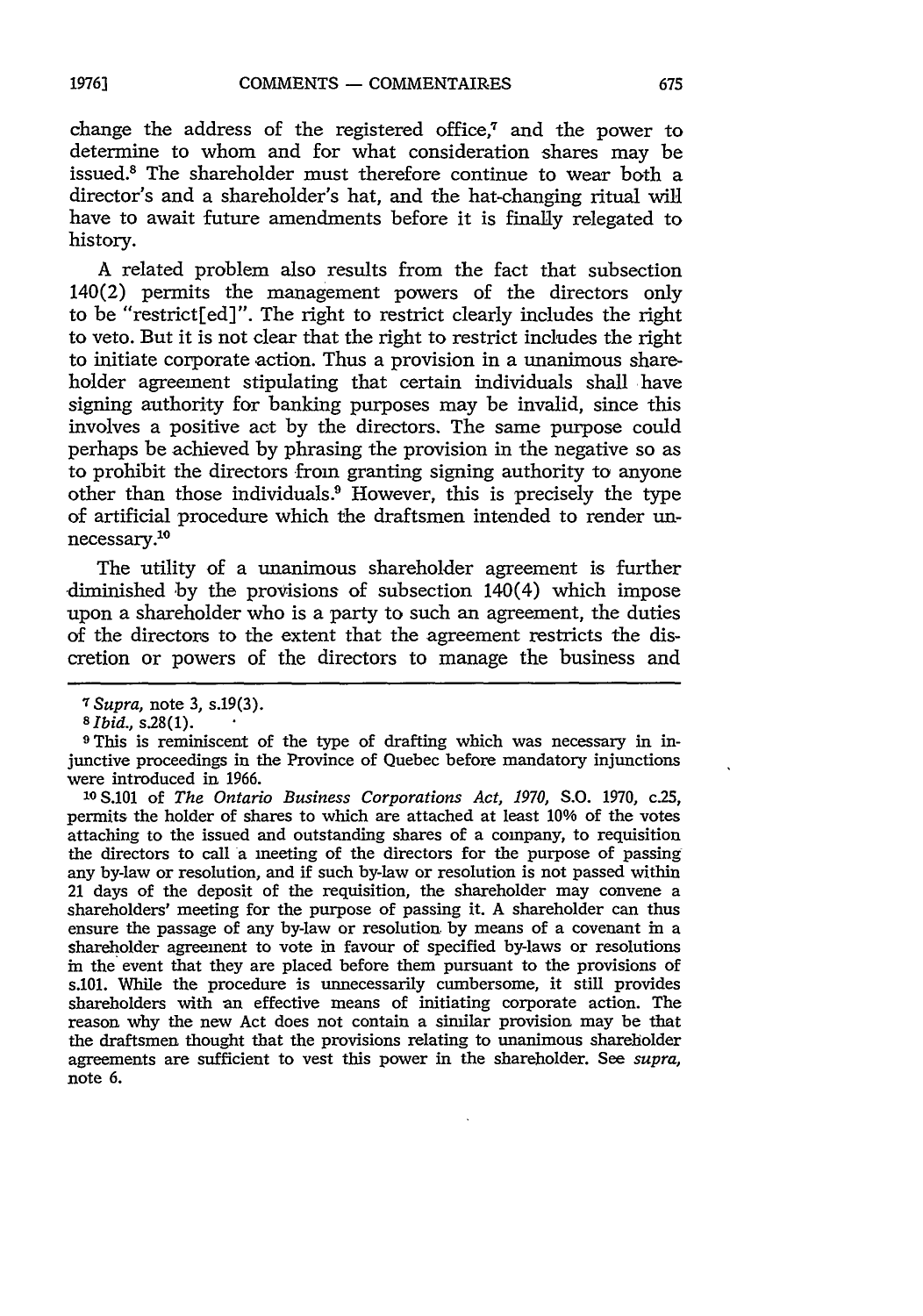affairs of the corporation. Subsection 117(1) states that a director must act with a view to the best interests of the corporation. The effect of a unanimous shareholder agreement may therefore be to prohibit a shareholder from acting in his own best interests when they do not coincide with those of the corporation, notwithstanding that such action may not constitute a "fraud on the minority".<sup>11</sup> This can give rise to serious difficulties, particularly with respect to contracts in which such a shareholder is interested and with respect to opportunites which interest the corporation but which are not taken up.

Subsection 115(7) provides that a material contract between a corporation and one of its directors is neither void nor voidable, if the director disclosed his interest and the contract was approved by the directors or the shareholders. Subsection 115(5) prohibits such a director from voting on any resolution to approve the contract. This may make director approval impossible to obtain where there is no quorum of directors in office who are not interested.<sup>12</sup> Furthermore, if the director's hat is permanently rooted to the shareholder's scalp by virtue of subsection 140(4), the interested shareholder may be unable to approve *qua* shareholder. The proposition that such a shareholder may be unable to avoid director characterization is supported by the provisions of subsection 2(1) which defines a director as "a person occupying the position of director by whatever name called". A disinterested minority shareholder may therefore have the power to prevent a corporation from entering into a contract with a majority shareholder, notwithstanding the fact that the contract will not result in his "oppression" or .in his being "defrauded". If, as is often the case, all of the shareholders are interested in the contract, it may also be impossible to ratify the contract, thereby exposing the shareholders to an action by future shareholders.

**<sup>1</sup>**While the issue of which breaches of fiduciary duty are ratifiable is fraught with uncertainty, as a general rule it appears that a breach may be ratified unless it involves an appropriation of the company's assets by the majority at the expense of the minority. See S.M. Beck, *"An* Analysis of *Foss v. Harbottle" in* J. Ziegel (ed.), *Studies in Canadian Company Law* (1967), vol.1, 545, 572; "Corporate Opportunity Revisited", vol.2, 193, 233; *Northwest Transportation v. Beatty* (1887) 12 A.C. 589 (ratification permitted); *Cook v. Deeks* [1916] 1 A.C. 554 (ratification not permitted).

**<sup>12</sup>**S.98(4) of the old Act provides that a director of a private company can vote in respect of a contract in which he is interested where there is no quorum of directors in office who are not so interested. The new Act contains no similar provisions.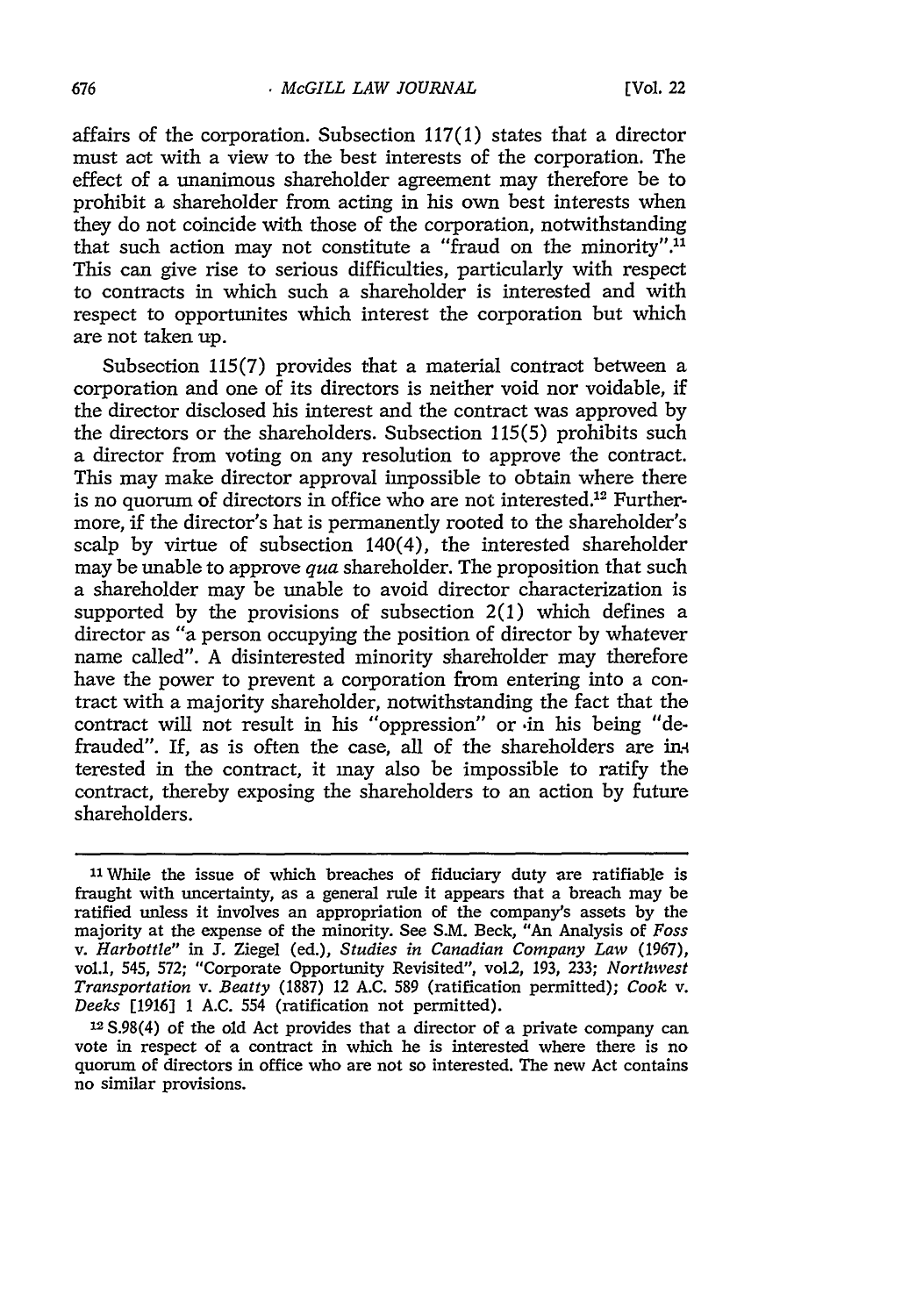In Equity, a director is prohibited from appropriating "to himself property or opportunities, the chance for which came to him because of the position he occupied".13 However, as a general rule, a breach of this fiduciary duty may be ratified by the shareholders.<sup>14</sup> As indicated above, subsection 140(4) may have the effect of making such approval impossible to obtain.

The new Act should have contained a provision which would make it clear that the imposition of the duties of a director on shareholders who are parties to a unanimous shareholder agreement, does not deprive them of any ratification rights which they would otherwise have had. The remedy against oppression provided by section 234 is sufficient to protect a minority shareholder against abuses of such rights.

It should be noted that agreements between shareholders of companies incorporated under the old Act may constitute unanimous shareholder agreements when such corporations are continued under the new Act. The shareholders would then be subject to the provisions of subsection 140(4).

Another criticism of the unanimous shareholder agreement provisions is that the unanimity requirement, which is intended to protect minority shareholders, can be circumvented. Subsection 6(2) provides that the articles may set out any provision permitted to be set out in a unanimous shareholder agreement, and paragraph 167(1) (n) permits the articles to be amended so as to set out such a provision by means of a special resolution. A special resolution however can be passed by a two-thirds majority of the votes cast by the shareholders who voted in respect of the resolution. The use of the articles instead of unanimous shareholder agreements for restricting the powers of the directors may also be encouraged by the fact that subsection  $140(4)$  only imposes the duties and liabilities of directors on shareholders who are parties to unanimous shareholder agreements. If the articles are so used, the only danger to the shareholders would be that they may be characterized as directors under subsection 2(1), and therefore be subject to the duties and liabilities of directors *qua* directors.

Since an agreement requires two or more parties, the unanimous shareholder agreement provisions cannot apply to one-man corporations. Even if the new Act permitted the transfer of managerial powers to the shareholders by means of such agreements, a sole

<sup>13</sup>Beck, "Corporate Opportunity Revisited", *supra,* note 11, 206.

*<sup>14</sup>Regal (Hastings) Ltd v. Gulliver* (1942) 1 All E.R. 378, 389, *per* Lord Russell of Killowen.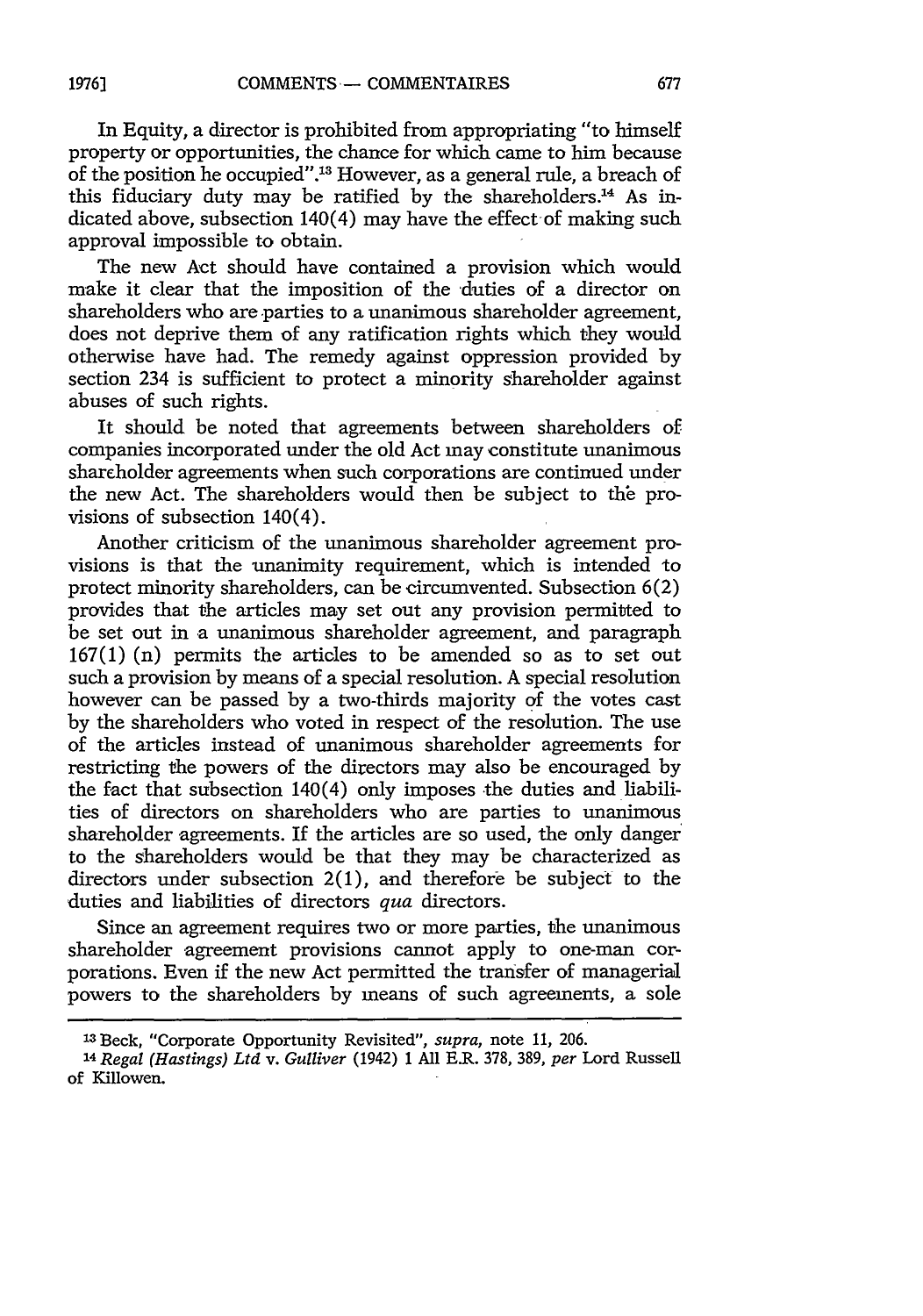shareholder would be denied the right to do so by means of a unanimous shareholder agreement. The transfer of powers would have to be effected by means of a provision in the articles or by transferring a share to a "dummy" and entering into unanimous shareholder agreement with him. There is no reason why a sole shareholder acting alone should be denied the convenience of using a unanimous shareholder agreement for this purpose.

Although the unanimous shareholder agreement is not as flexible a device as many had hoped it would be, there are a number of provisions in the new Act which will permit it to play an important role in the control of management powers.

Subsection  $6(3)$  sanctions high vote requirements for director and shareholder action in the articles or in a unanimous shareholder agreement. Such requirements can provide effective protection without depriving shareholder-directors of their ratification rights.15

Paragraph  $149(1)(c)$  requires directors to place before the shareholders at every annual meeting any information respecting the financial position of the corporation and the results of its operations required by the articles, the by-laws or any unanimous shareholder agreement. Section 240 provides that this requirement may be enforced by means of a compliance order. Compulsory disclosure will often deter abuses in the exercise of management powers, particularly when such abuses may result in an application under sections 232 or 234 of the new Act.

Subparagraph  $207(1)(b)(i)$  permits a court to order the liquidation and dissolution of a corporation if it is satisfied that a unanimous shareholder agreement entitles a complaining shareholder to demand dissolution of the corporation after the occurrence of a specified event and that event has occurred. Subsection 207(2) permits a court on application for dissolution to make an order under section 234. The specified event need not involve oppressive

*<sup>15</sup> Quaere:* Does a high vote requirement alone constitute a restriction of the powers of the directors? If it does not, then an agreement containing such a requirement may not be a "unanimous shareholder agreement". (See s.140(2) and the definition of "unanimous shareholder agreement" in  $s(1)$ .) This would nullify the effect of a high vote requirement in a shareholder agreement. If shareholders wish to benefit from the unanimous shareholder agreement provisions without having to contend with the problems resulting from the imposition of directors' duties and liabilities, it is suggested that the agreement provide for a nominal restriction of the powers of the directors. A provision, for example, which prohibits the directors from borrowing more than **\$5,000,000** without the shareholders' consent should suffice.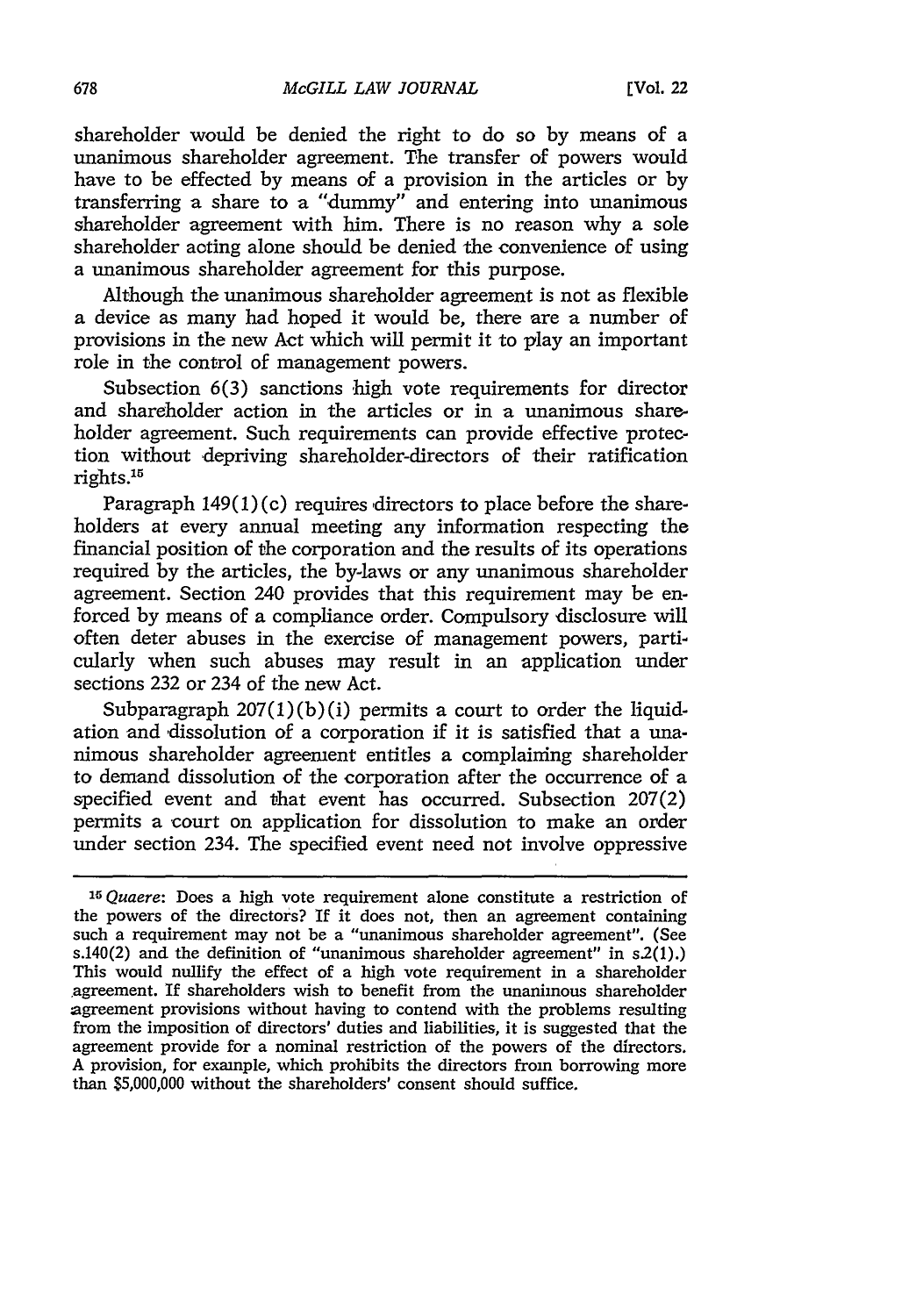nor unfairly prejudicial behaviour. The mere fact, for example, that the salary of one shareholder-employee has been increased without a corresponding increase in the salary of another shareholder-employee would entitle the latter to apply for a dissolution, if a unanimous shareholder agreement so provides. The application could also ask for an order under section 234 increasing the salary of the applicant as an alternative to dissolution.

#### 2. Non-unanimous shareholder agreements

In many cases a minority shareholder may constitute the balance of power in a closely-held corporation. Where, for example, the percentage of total votes controlled by A, B, and C, is 45%, 45%, and 10%, respectively, an alliance of A and C or of B and C will effectively control the corporation. Both A and B will usually desire protection against attack by such an alliance, but they may not want to pay the price which C may exact as consideration for entering into a unanimous shareholder agreement. Since A and B are prohibited from fettering their discretion *qua* director in the absence of unanimity, they must protect their interests by controlling their powers *qua* shareholders.<sup>16</sup> A shareholder agreement between A and B can give each a veto power over director action by providing that each will exercise his right to vote so that one-half of the board consists of A's representatives and the other half of B's representatives. Where, however, the "controlling" group consists of more than two shareholders, this approach is not satisfactory, since the directors representing one can always be out-voted by the representatives of the others. The new Act contains a number of provisions which will assist shareholders in this predicament. These provisions increase the power of the shareholders and thereby expand the scope of non-unanimous shareholder agreements.

## a) *The power to make by-laws*

Subsection 98(5) gives shareholders the power to make, amend or repeal by-laws.<sup>17</sup> By employing this new power, parties to a nonunanimous shareholder agreement can, provided that they control a majority of the votes, exercise significant control over the directors. They can, for example, pass by-laws restricting the power of the

*<sup>&#</sup>x27;16* See *supra,* note 11.

<sup>17</sup>Under the provisions of the old Act, only the directors can adopt or alter by-laws. See ss.94 and 95 of the old Act; *Kelly v. Electrical Construction Co.* (1908) 16 O.L.R. 232; and *Stephenson v. Vokes* (1896) 27 O.R. 691.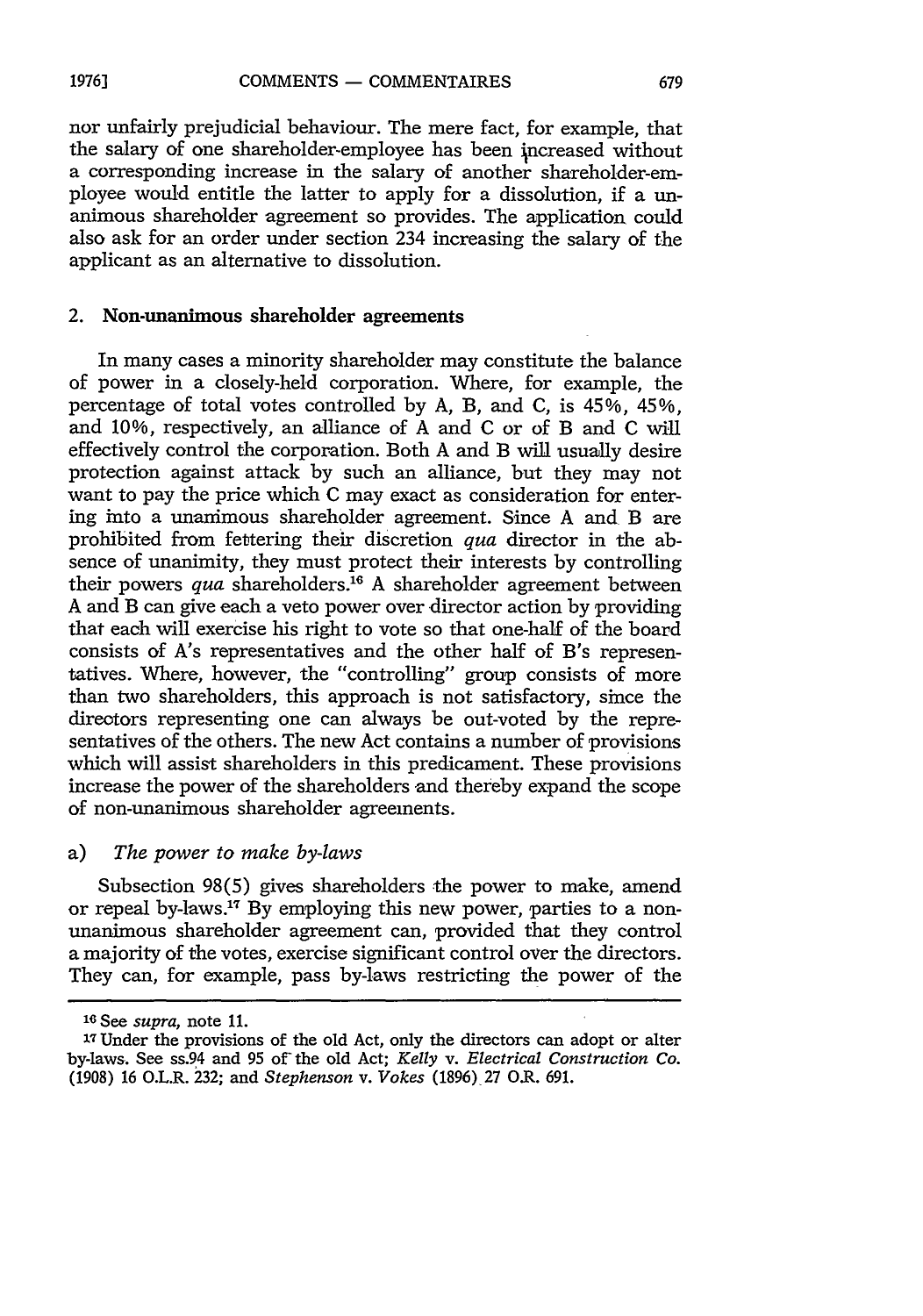directors to borrow,<sup>18</sup> to appoint officers,<sup>19</sup> to fix the remuneration of directors, officers and employees<sup>20</sup> and even vest in the shareholders the exclusive power to make by-laws.<sup>21</sup> They can also pass a by-law increasing the number of directors required to constitute a quorum at any meeting of directors.<sup>22</sup> If a director's presence is necessary to constitute a quorum, he can make it difficult for the other directors to transact any business to which he objects.<sup>23</sup> The disclosure of desired financial information can be ensured by means of a by-law requiring such information to be placed before the shareholders at annual meetings.<sup>24</sup>

## b) *The power to amend articles*

Section 167 provides that the articles of a corporation are amended by special resolution. Subsection  $2(1)$  defines a special resolution as a resolution passed by a majority of not less than two-thirds of the shareholders who voted in favour of that resolution.<sup>25</sup> The power to amend the articles can accordingly be regulated by a non-unanimous shareholder agreement between shareholders controlling twothirds or more of the votes attached to the issued shares. Subsection 6(3) permits the articles to provide for a high vote requirement for shareholders' and directors' meetings, thereby providing the parties with a veto power over corporate actions. Another important provision which can be included in the articles is a provision giving the shareholders pre-emptive rights. This will protect the parties to a non-unanimous shareholder agreement against dilution **of** their voting strength and equity, and is discussed in more detail below.

**<sup>24</sup>**Para.149(1) (c).

25Under the old Act, supplementary letters patent are initiated by by-law, and since by-laws can only be made by the directors, the shareholders do not have the power to initiate amendments to letters patent.

*<sup>18</sup>Supra,* note 3, s.183(1).

*<sup>&</sup>quot;) Ibid., s.116.*

*<sup>20</sup>Ibid.,* s.120.

*<sup>21</sup> Ibid.,* s.98(1).

*<sup>22</sup>Ibid.,* s.109(2).

**<sup>23</sup>**S.109(5) permits the by-laws to provide that a notice of a meeting of directors must specify the purpose of the business to be transacted at the meeting. By causing such a by-law to be passed, a director who opposes certain proposed director actions can use this notice to determine which meetings to avoid. In the absence of such a by-law, no purpose need be specified in notices of meetings of directors. M.L. Fraser and S.L. Stewart, *Company Law of Canada* 5th ed. (1962), 615.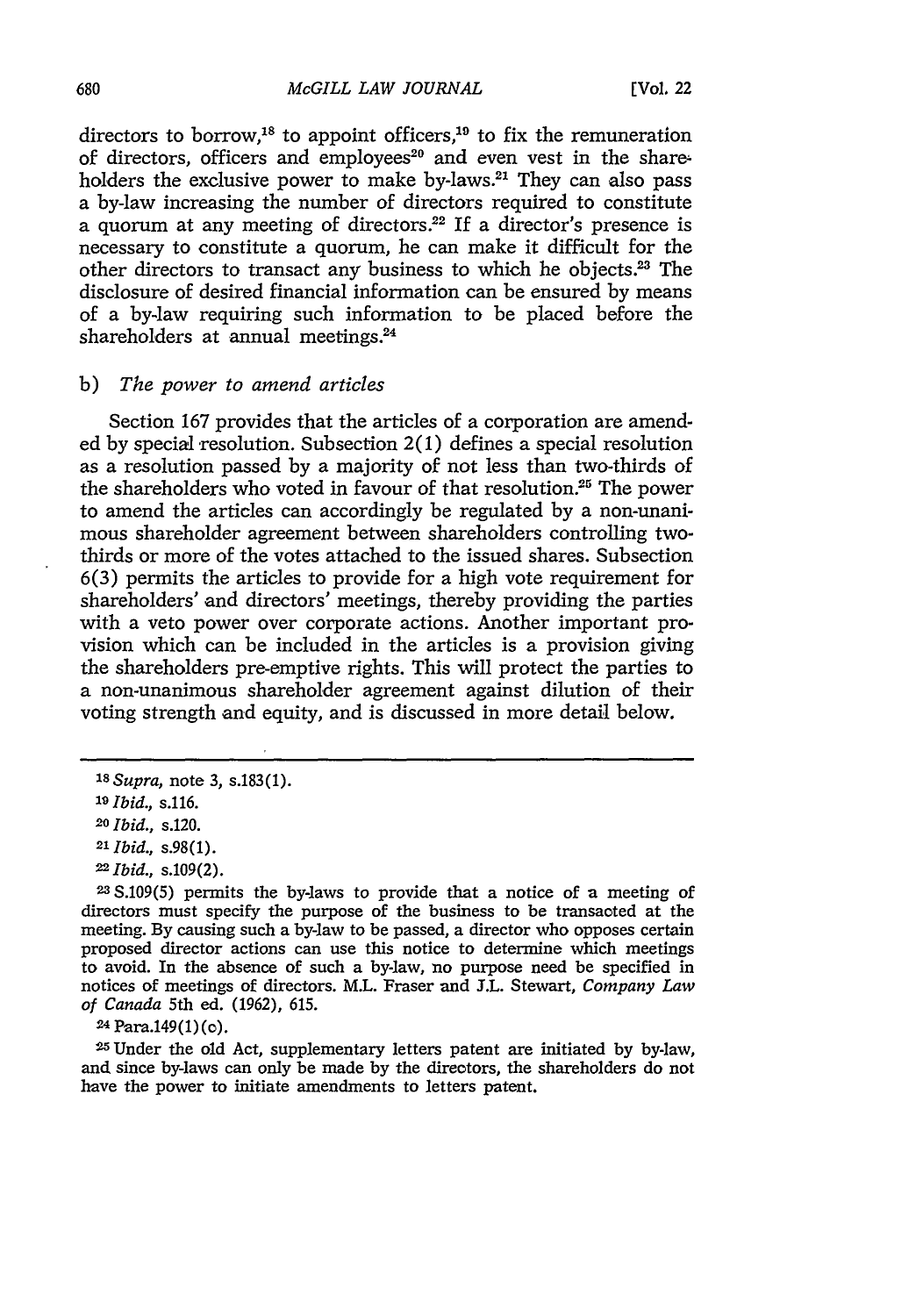#### COMMENTS - COMMENTAIRES **1976]**

## c) *The power to remove directors*

Section 104 authorizes the shareholders to remove any director from office. **A** majority of the shareholders could provide in a nonunanimous shareholder agreement for the removal of any director who does not comply with the instructions of that majority. This threat may be sufficient to induce the directors to do the shareholders' bidding.

## *d) Pre-emptive rights and share transfer restrictions*

Since a shareholder agreement is only binding on the parties to it, $2<sup>6</sup>$  the issue or transfer of shares to non-parties can undermine the protection which the agreement is intended to afford.

The parties to a unanimous shareholder agreement can prevent the issue of shares to non-parties by providing that no shares shall be issued by the directors without the unanimous consent of the parties to the agreement. The parties to a non-unanimous shareholder agreement can secure similar protection by providing for pre-emptive rights in the articles. Section 28 gives statutory sanction to the administrative practice of permitting the articles to provide that no shares shall be issued unless they have first been offered to existing shareholders in proportion to their holdings of the shares of the class being issued. The protection provided by a pre-emptive right however, is not as complete as that provided by the right to veto the issue of shares. Paragraph  $28(2)(a)$  states that shareholders have no pre-emptive rights in respect of shares to be issued for a consideration other than money. As important as this statutory exception is, the fact is that a pre-emptive right is useless if a shareholder does not have the means or the liquidity to pay the price at which the shares are offered.<sup>27</sup> Parties to a non-unanimous shareholder agreement would accordingly be well advised to supplement pre-emptive right provisions with high vote requirements in the articles and perhaps with high quorum requirements in the bylaws. This would permit each party to veto any proposed share issue.

Subsection 140(3) provides that a transferee of shares subject to a unanimous shareholder agreement is deemed to be a party to

 $26$  This is subject to the exception provided by s.140(3), which makes a unanimous shareholder agreement binding on a transferee of shares subject to the agreement.

**<sup>27</sup>**Ss.13(15) and 44-46 of the old Act permit the issue of partly-paid shares, so that the pre-emptive right provisions in the letters patent can provide for liberal terms of payment. S.25(3) of the new Act provides that shares cannot be issued until they are fully paid.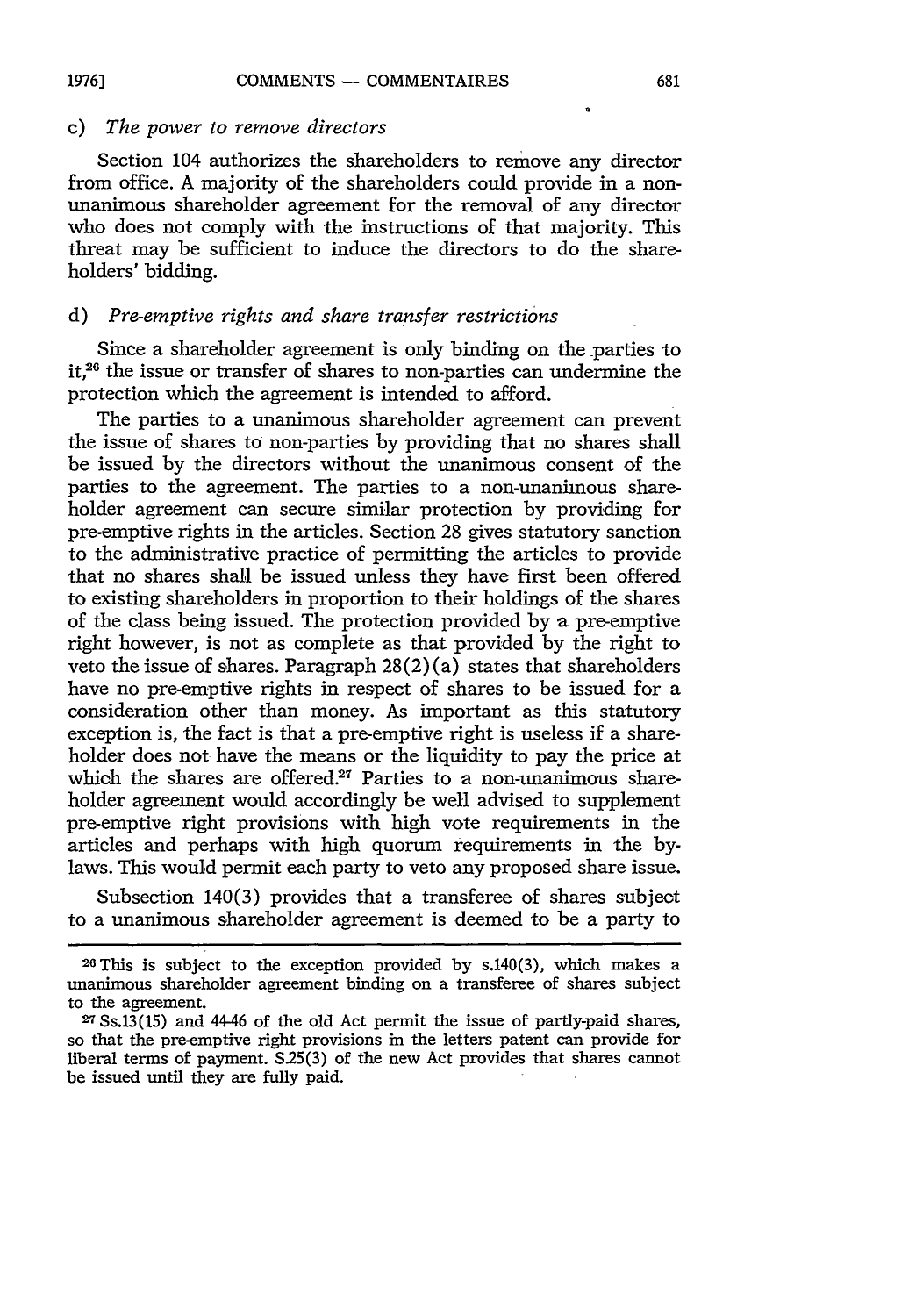the agreement, provided that the security certificate transferred to him contains a reference to the fact that the certificate is subject to such an agreement. Parties to a non-unanimous shareholder agreement must, however, rely on share transfer restrictions to prevent the erosion of the protection provided by the agreement through transfers of shares to non-parties. Paragraph  $6(1)(d)$  requires such restrictions to be set out in the articles. If the original articles do not contain adequate restrictions, section 184 may deter any necessary amendment, since it permits a dissenting shareholder to compel the corporation to purchase his shares at their "fair value" in the event of such an amendment.

#### 3. High vote and high quorum requirements

As indicated above, the new Act authorizes high vote and high quorum requirements for meetings of directors and shareholders.<sup>28</sup> Such requirements can provide protection for the shareholders of a closely-held corporation which is as effective as that provided by a

It would be more difficult to characterize a high quorum provision as an illegal fettering of discretion. The jurisprudence indicates, however, that quorum provisions will be disregarded where it can be established that the failure to attend a meeting or the leaving of a meeting, had, as its object, the prevention of the formation of a quorum or the loss of a quorum. See *In re Copal Varnish Co., Ltd* (1917) 2 Ch.349; *Re Hartley Baird Ltd* (1955) 1 Ch. 143; *Hofer et al. v. Hofer et al.* (1968) 65 D.L.R. (2d) 607; *T. J. Winram Estate v. M.N.R.* [1972] C.T.C. 193; *Gearing v. Kelly,* **11** N.Y. 2d 201, 182 N.E. 2d 391 (1962); *cf. Fairgreen Investments Ltd v. M.N.R.* [1972] C.T.C. 2446. The consistent refusal of a director to attend meetings would probably constitute a breach of duty, and it may be that such a breach could be restrained by an injunction. The Quebec Court of Appeal has upheld contempt of court convictions against two municipal counsellors who disobeyed an injunction to refrain from acting together with a view to preventing a municipal council meeting from being held for want of a quorum; see *Bourque and Farineau v. Chartier et al.,* Quebec Court of Appeal, District of Montreal, no.14,646, September **10,** 1973 (unreported). High quorum provisions are nevertheless an effective first line of

*<sup>28</sup> Supra,* note 3, ss.6(3), 109(2) and 133(1). There appears to be no Anglo-Canadian jurisprudence with respect to high vote provisions in the articles or by-laws of a corporation. It has been argued that by-laws in letters patent jurisdiction are legislative in nature, so that the common law prohibition against a director fettering his discretion does not extend to a fettering of discretion by by-law as opposed to contract. See Sohmer, *Protecting the Minority Shareholder in Letters Patent Jurisdictions, supra,* note 2, 407. There is American jurisprudence to the effect that such by-laws are invalid in the absence of statutory authority. In the case of *Benintendi v. Kenton Hotel,* 294 N.Y. 112, 60 N.E. 2d 829 (1945), the New York Court of Appeals held invalid by-laws requiring unanimity for shareholders' resolutions, unanimity for the election of directors and unanimity for directors' resolutions.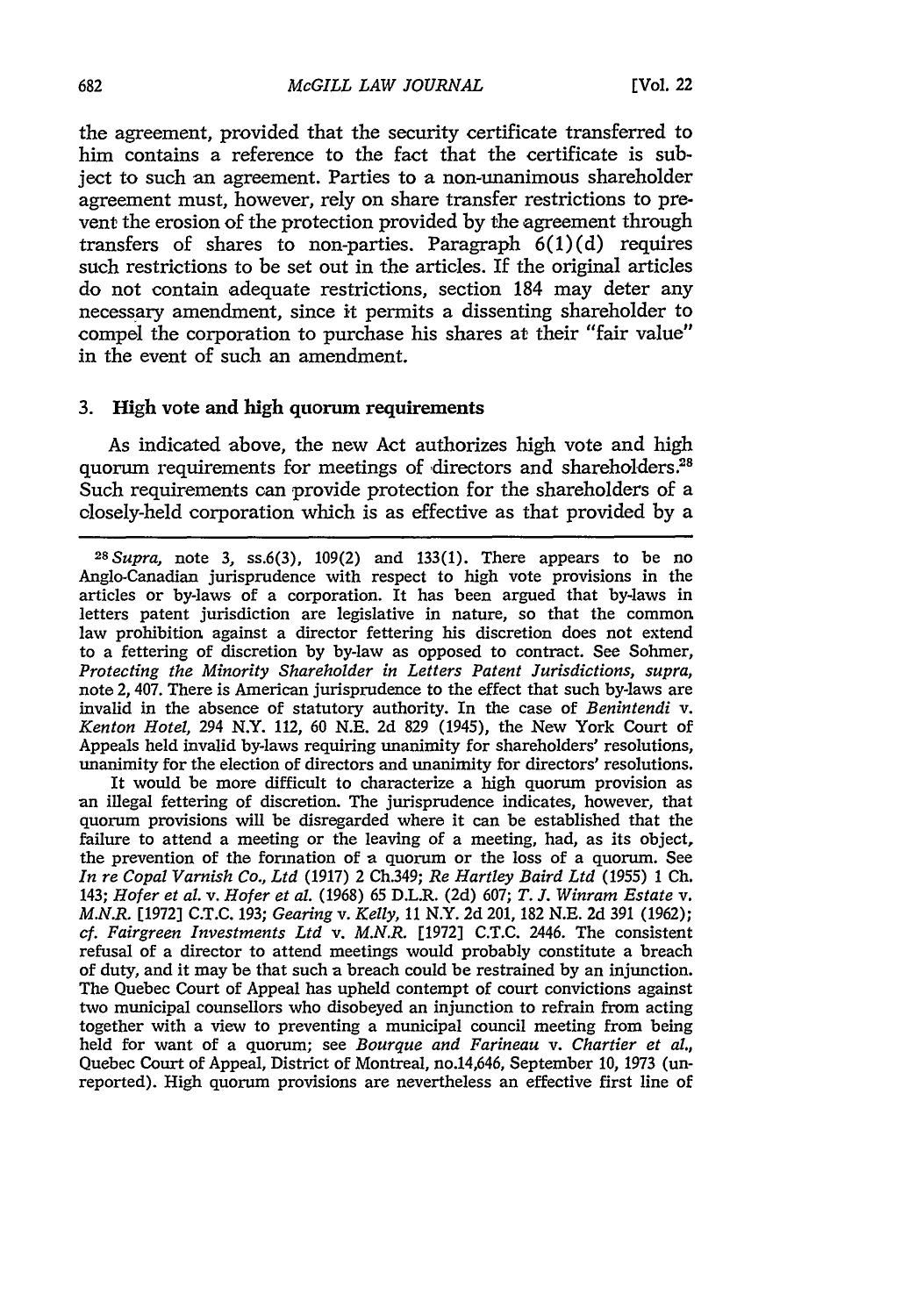unanimous shareholder agreement. As appears to be the case with the unanimous shareholder agreement, a high vote requirement cannot provide a shareholder-director with the power to initiate corporate action. It also appears that the shareholder-director is prohibited by the provisions of section 117 from exercising his veto power at directors' meetings when his own interests are in conflict with the interests of the corporation.

In order to deprive the directors of the power to appoint a third party to fill a vacancy which results from the death or incapacity of one of the shareholder-directors on the board, thereby removing the protection provided by a high vote requirement, either a high quorum requirement for directors' meetings should be required or the articles should stipulate that vacancies can only be filled by the shareholders.<sup>29</sup>

## 4. Cumulative voting

The shareholders of a closely-held corporation may want to grant a minority shareholder the right to be represented on the Board of Directors without giving him a veto power. The usual techniques for accomplishing this are provisions in shareholder agreements whereby the shareholders covenant to elect to the board a representative of the minority and the creation of a special class of shares, the holders of which have the right to elect a specified number or percentage of directors. Departmental practice<sup>30</sup> permits the use of a third technique, cumulative voting, and section 102 sanctions this practice. Cumulative voting is a more cumbersome technique than the others, and it is not anticipated that provision for it will be made in the articles of many closely-held corporations.

#### **5.** Non-voting shares

Subsection 13(17), and sections 104 and 105 of the old Act were interpreted by the Department as requiring that preferred shareholders must have some right to vote. The policy was that, at the very least, such shareholders had to be entitled to vote in the event that no dividends were paid for two consecutive years. Many closelyheld corporations do not pay dividends regularly to preferred share-

defense since an obstructionist purpose must be proved and such proof maybe difficult to make unless there are repeated acts of absenteeism. *<sup>29</sup> Supra,* note 3, ss.106(2) and (4).

**<sup>0</sup>** Department of Consumer and Corporate Affairs, Corporations Branch (Canada).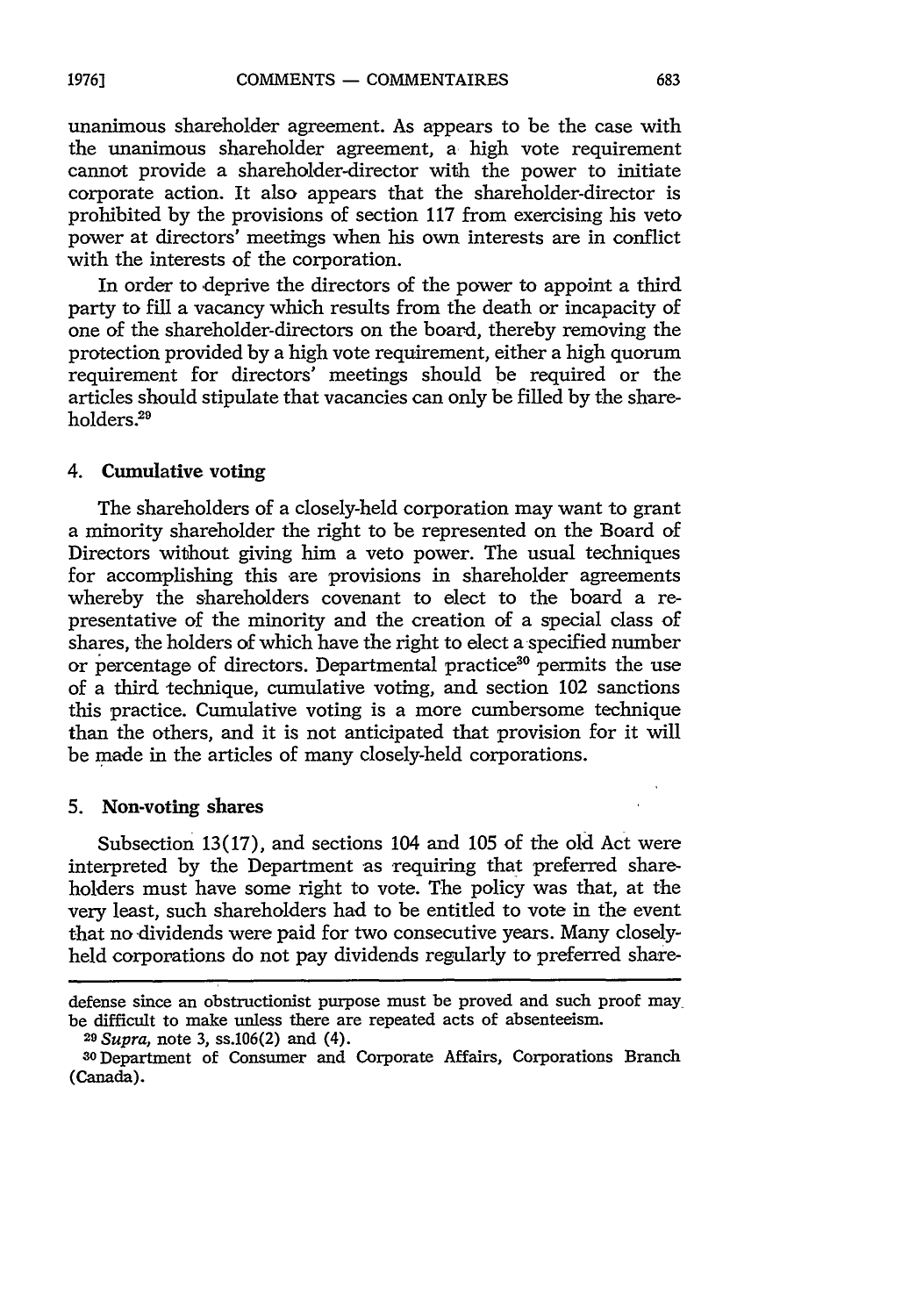holders. The occasional controlling shareholder suddenly found himself being outvoted because the preferred share voting rights had been triggered as a result of non-payment of dividends. Subsection 24(4) of the new Act removes this trap by permitting the creation of non-voting shares. <sup>31</sup>

## 6. One-man corporations

Subsection 97(2) reduces the minimum number of directors to one for corporations the securities of which are not or were not part of a distribution to the public. Since nominee directors are no longer necessary, problems relating to the control of their powers will no longer be encountered.

## 7. Arbitration

The new Act contains several provisions which will facilitate the use of arbitration as a technique for resolving disputes as to the exercise of management powers. A unanimous shareholder agreement can provide that a veto of director action by a party to the agreement can be overridden by the decision of a third party arbitrator. Subsection 140(4) necessarily implies that the arbitrator would not be subject to the duties and liabilities of the directors. Paragraph  $6(1)(e)$  permits the articles to set out a minimum and maximum number of directors. A shareholder agreement, even a non-unanimous one, can accordingly provide that in the event of a dispute between the parties as to director action, a third party arbitrator shall be elected as an additional director until the dispute has been resolved.<sup>32</sup> In this case, the arbitrator would of course be subject to the duties and liabilities of directors, a fact which may make it difficult to induce a person to accept the role of arbitrator.

<sup>3&#</sup>x27;S.125(1) of the *Income Tax Act,* S.C. 1970-71-72, c.63, grants a small business deduction to Canadian-controlled private corporations. S.125(3) of the *Income Tax Act* provides that members of an associated group of corporations may share the small business deduction but that the full deduction may not be claimed by each of them. Under s.256 of the *Income Tax Act,* "control" is the test for determining "association". In the case of *Lou'4 Service (Sault) Ltd* v. M.N.R. [1967] C.T.C. 315, several corporations were held to be associated on the ground that control can be imputed to the holders of redeemable preferred shares, which, because of non-payment of dividends, carried the right to vote. This trap will also be removed by s.24(4) of the new Act.

<sup>&</sup>lt;sup>32</sup> The third party need no longer be a shareholder to be a director, *ibid.*, s.100(2).